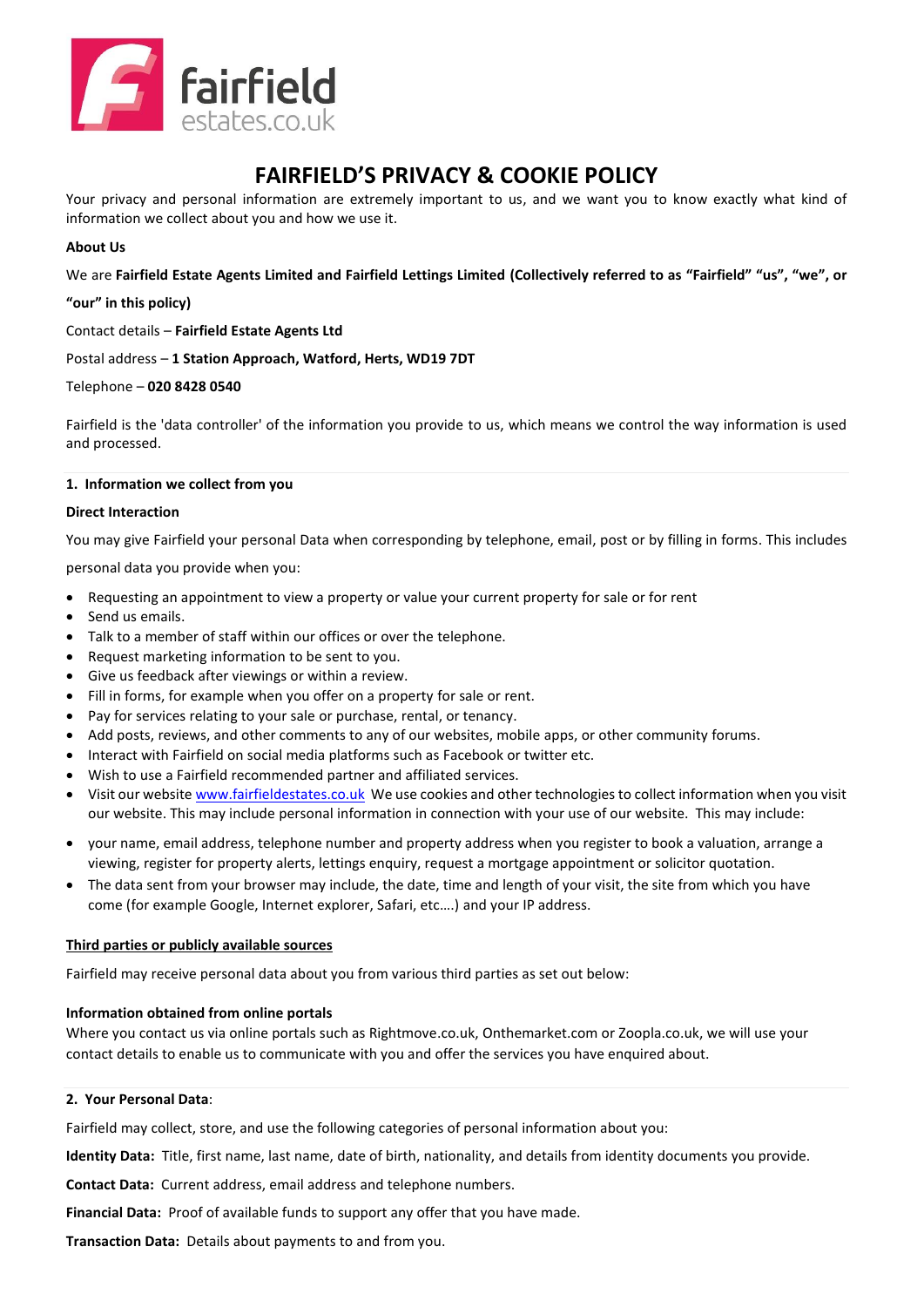**Marketing and Communications Data:** Your preferences in receiving marketing from Fairfield, our third-party partners, and your communication preferences.

## **3. How we will use information about you?**

Fairfield will only use your personal information when the law allows us to. We strive to provide you with choices regarding certain personal data uses, particularly around marketing and advertising.

Fairfield will use your personal information in the following circumstances:

- When **you consent** to us doing so.
- Where we need to **perform the contract,** we have entered into with you.
- Where we need to comply with a **legal obligation**.
- Where it is necessary for our **legitimate interests** (or those of a third party) and your interests and fundamental rights do not override those interests.

## **Legitimate Interest**

If the processing of your personal data is deemed necessary in the interest of our business to enable us to give you the best service and most secure experience, we will ensure:

- We consider and balance any potential impact (both positive and negative) on your rights before we process your personal data for our legitimate interests.
- We do not use your personal data for activities where our interests are overridden by the impact on you (unless we have your consent or are otherwise required or permitted to by law).

We may contact you by telephone, email, text messages or post to offer information about our other products and services which we believe may be of interest to you. We will only contact you by these methods if you agree, and you can stop receiving any form of communication by contacting your local branch or sending an email to [dataprotectionofficer@fairfieldestates.co.uk](mailto:dataprotectionofficer@fairfieldestates.co.uk)

Email communications will stop within 7 days.

We may also use your personal information in the following situations, which are likely to be rare:

- Where we need to protect your interests (or someone else's interests).
- Where it is needed in the public interest or for official purposes.

#### **The purpose for which we use your personal data**

We have set out in the following table a description of the ways in which Fairfield plan to use your personal data, and which of the lawful basis we rely on to do so. Fairfield have also identified legitimate interests where appropriate.

Please note that we may process your personal data for more than one lawful ground, that may overlap on several grounds depending on the specific purpose for which to justify our use of your personal data. Please *contact us* if you need details about the specific legal ground that we are relying on to process your personal data where more than one ground has been set out in the table below.

| <b>Purpose/Activity</b>                                                                                                                                                                                                                                                                                                                                                                                                                                       | Type of data required                                                               | Lawful basis for processing including basis of<br>legitimate interest                                                                                                                                                                                                       |
|---------------------------------------------------------------------------------------------------------------------------------------------------------------------------------------------------------------------------------------------------------------------------------------------------------------------------------------------------------------------------------------------------------------------------------------------------------------|-------------------------------------------------------------------------------------|-----------------------------------------------------------------------------------------------------------------------------------------------------------------------------------------------------------------------------------------------------------------------------|
| To register you as a new customer<br>(Via face to face, telephone or online)<br>(a) To deliver the services we provide when dealing<br>with your enguiry.<br>(b) Responding to your queries and comments,<br>social media posts and questions.                                                                                                                                                                                                                | (a) Identity<br>(b) Contact                                                         | (a) Performance of a contract with you.                                                                                                                                                                                                                                     |
| To manage our relationship with you which will<br>include:<br>(a) Sending you relevant properties and related<br>marketing.<br>(b) To deliver the services we provide and the legal<br>requirements when you engage us to sell or rent a<br>property for you.<br>(c) Dealing with an offer you have made to buy or<br>rent a property.<br>(d) Performing the relevant checks and updating<br>you with information during the process of a sale<br>lor rental. | (a) Identity<br>(b) Contact<br>(c) Financial<br>(d) Marketing and<br>Communications | (a) Your Consent.<br>(b) Performance of a contract with you.<br>(c) Necessary for our legitimate interests (to<br>keep our records updated, to study how<br>customers use our products/services and<br>make marketing adjustments to improve our<br>service to the client). |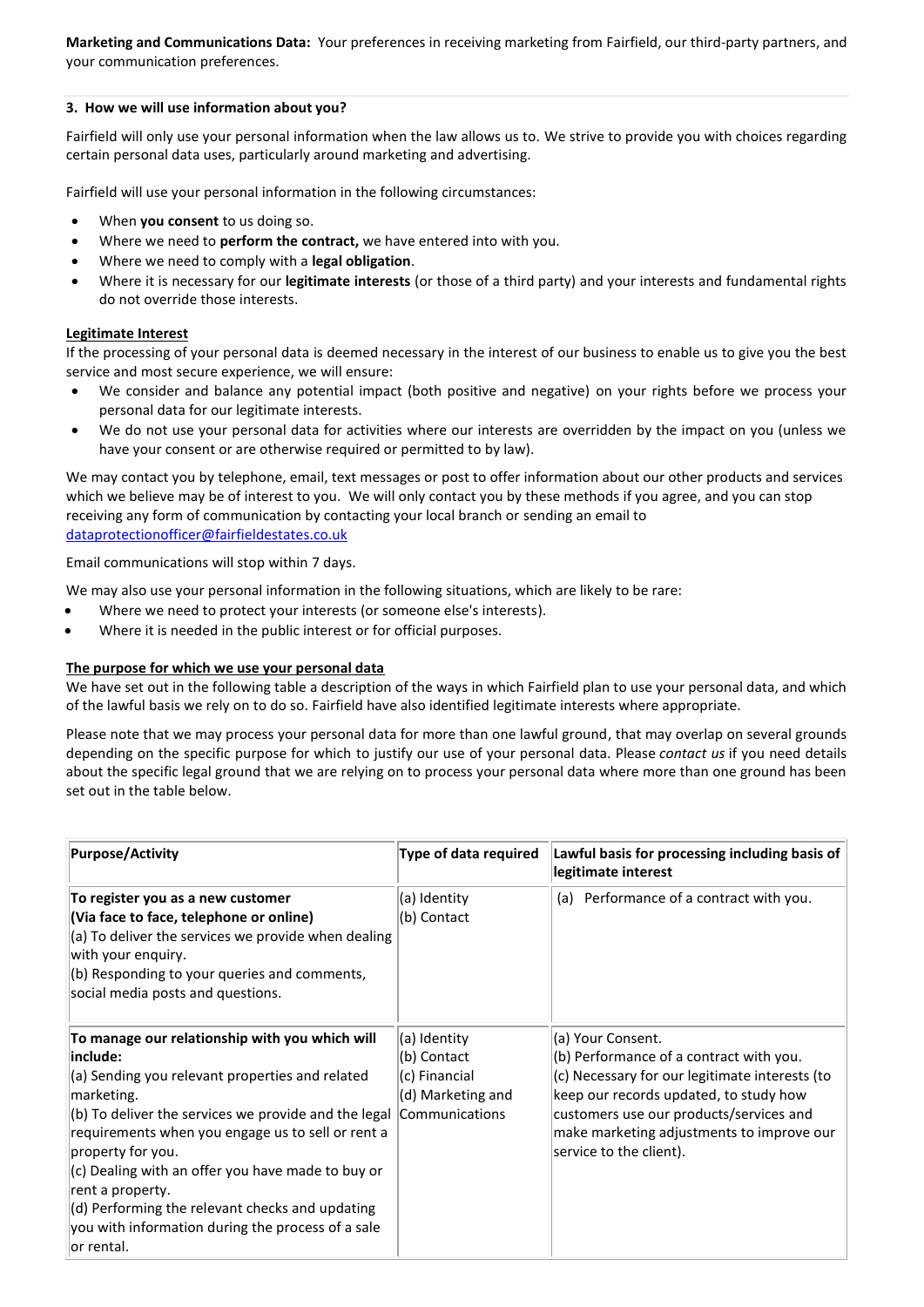| To manage our relationship with you which will                                                          | (a) Financial                       | (a) Performance of a contract with you.                                                  |
|---------------------------------------------------------------------------------------------------------|-------------------------------------|------------------------------------------------------------------------------------------|
| include:                                                                                                | (b) Transaction                     | (b) Contractual - Necessary to process                                                   |
| (a) Manage payments, fees, and charges                                                                  |                                     | personal data relating to a contract and<br>recover debts due to us.                     |
| (b) Collect and recover money owed to us                                                                |                                     |                                                                                          |
|                                                                                                         |                                     | (c) Legal obligation to ensure safety of tenant<br>during tenancy.                       |
| To manage our relationship with you which will                                                          | (a) Identity                        | (a) Performance of a contract with you.                                                  |
| include:                                                                                                | (b) Contact                         | (b) Necessary for our legitimate interests (to                                           |
| To provide you with news, special offers and                                                            | (c) Marketing and                   | keep our records updated, to study how                                                   |
| general information about other goods, services,<br>and events which we offer that are similar to those | Communications                      | customers use our products/services and<br>make marketing adjustments to improve our     |
| that you have already purchased or enquired                                                             | (d) Transaction                     | service to the client).                                                                  |
| about, unless you have opted not to receive such                                                        |                                     |                                                                                          |
| information                                                                                             |                                     |                                                                                          |
| To manage our relationship with you which will                                                          | (a) Identity                        | (a) Performance of a contract with you.                                                  |
| include:                                                                                                | (b) Contact                         | (b) Legal obligation to ensure safety of tenant                                          |
| The actions required during the term of a tenancy                                                       | (c) Financial                       | during tenancy.                                                                          |
|                                                                                                         | (d) Marketing and                   | (c) Necessary for our legitimate interests (to                                           |
|                                                                                                         | Communications                      | keep our records updated, to study how                                                   |
|                                                                                                         |                                     | customers use our products/services and<br>make marketing adjustments to improve our     |
|                                                                                                         |                                     | service to the client).                                                                  |
| To manage our relationship with you which will                                                          | (a) Identity                        | Necessary for our legitimate interests (To                                               |
| include:                                                                                                |                                     | study how customers feel about our service                                               |
| Asking you to leave a review or take a survey.                                                          | (b) Contact                         | and make marketing adjustments to improve                                                |
|                                                                                                         |                                     | our service to the client).                                                              |
|                                                                                                         | (c) Marketing and<br>Communications |                                                                                          |
|                                                                                                         |                                     |                                                                                          |
| To deliver relevant website content and                                                                 | (a) Identity                        | (a) Your Consent.                                                                        |
| advertisements to you and measure or                                                                    |                                     | (b) Necessary for our legitimate interests (to                                           |
| understand the effectiveness of the advertising<br>we serve to you                                      | (b) Contact                         | study how customers use our                                                              |
|                                                                                                         | (c) Marketing and                   | products/services, to develop them, to grow<br>our business and to adjust our marketing  |
|                                                                                                         | Communications                      | strategy to improve our service to the client).                                          |
|                                                                                                         |                                     |                                                                                          |
| To enable you to take part in a competition or                                                          | (a) Identity                        | (a) Your Consent.                                                                        |
| complete a survey                                                                                       | (b) Contact                         | (b) Performance of a contract with you.                                                  |
|                                                                                                         | (c) Marketing and                   | (c) Necessary for our legitimate interests (to                                           |
|                                                                                                         | Communications                      | study how customers use our<br>products/services, to develop them and grow               |
|                                                                                                         |                                     | our business).                                                                           |
|                                                                                                         |                                     |                                                                                          |
| To make suggestions and recommendations to<br>you about properties or services that may be of           | (a) Identity                        | Necessary for our legitimate interests (to<br>develop our products/services and grow our |
| interest to you                                                                                         | (b) Contact                         | business).                                                                               |
|                                                                                                         |                                     |                                                                                          |
| To complete tenancy work orders raised by                                                               | (a) Identity                        | (a) Performance of a contract with you.                                                  |
| tenants or through inspections                                                                          | (b) Contact                         | (b) Necessary for our legitimate interests to                                            |
|                                                                                                         |                                     | deal with work orders.                                                                   |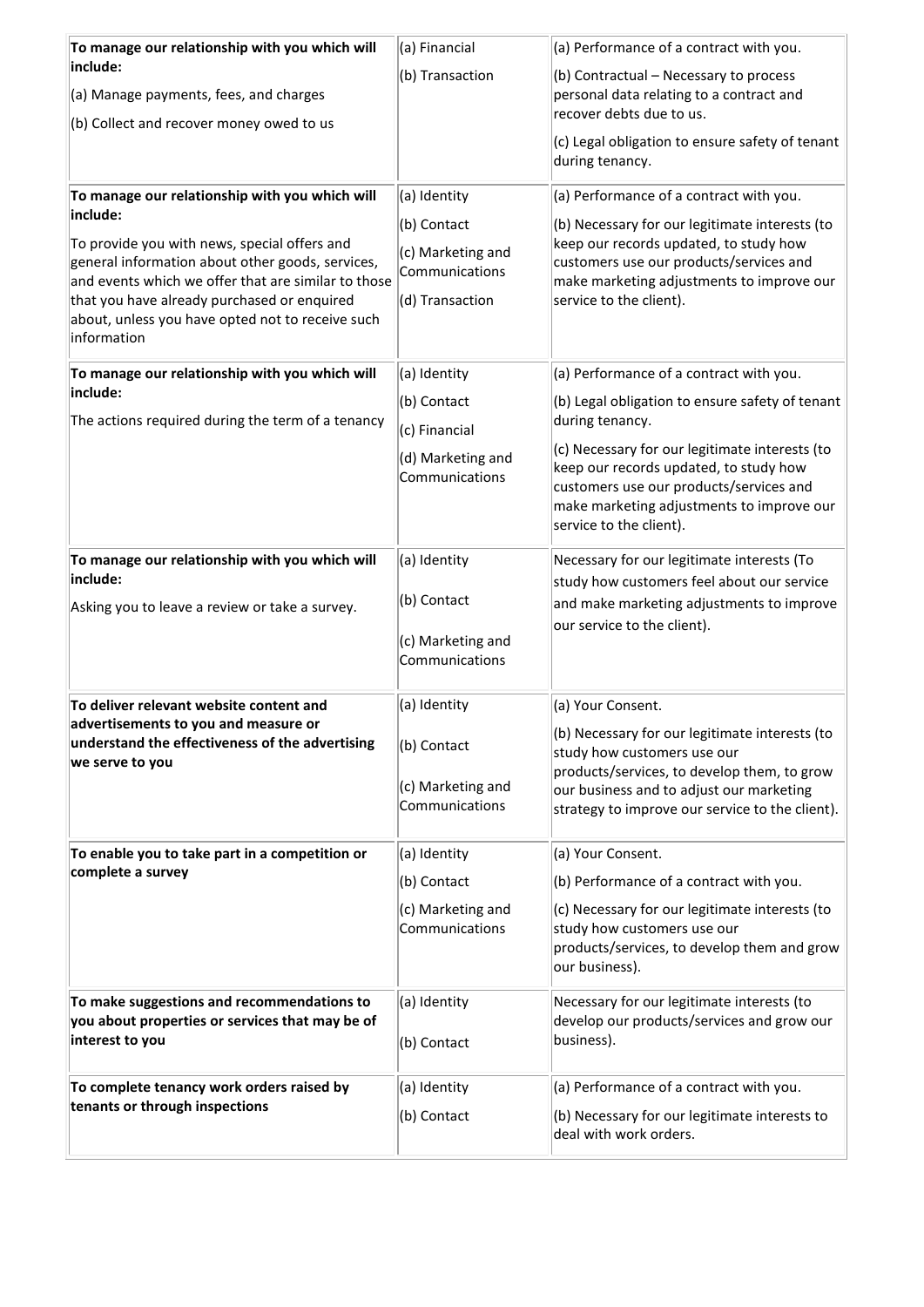# **If there is a Change of purpose**

We will only use your personal information for the purposes for which we collected it, unless we reasonably consider that we need to use it for another reason and that reason is compatible with the original purpose.

If we need to use your personal information for an unrelated purpose, we will notify you and we will explain the legal basis which allows us to do so.

Please note that we may process your personal information without your knowledge or consent, in compliance with the above rules, where this is required or permitted by law.

# **4. How do we protect your information?**

We will take all steps reasonably necessary to ensure that your data is treated securely and in accordance with this privacy policy. You can be sure we take the security of your information very seriously and we are committed to protecting your personal information against unauthorized use or disclosure.

Once your data arrives at Fairfield, we use appropriate procedures and technical security measures to safeguard your information across all our computer systems, networks, websites, mobile apps, and offices.

If you have any concerns about the security of your own personal computers and mobile devices, we suggest you read the advice of 'Get Safe Online'.

## **Opting out**

You can ask us or third parties to stop sending you marketing messages by updating your marketing preferences or by [contacting us](https://my.morrisons.com/help) at any time.

## **Third-party marketing**

We will get your express opt-in consent before we share your personal data with any company outside the Fairfield group of companies for marketing purposes.

## **5. Disclosure of Personal Data**

Fairfield will share your personal data with third parties for the purpose of providing our services to you for the purposes set out.

#### **Internal Third Parties**

**Existing clients:** This is because you have viewed or submitted an offer and the requirement to communicate your viewing feedback or report your offer.

**Companies within our group:** This is because we hope to have a relationship with you across all our different companies and we want to be able to provide you with the same high-quality experience whenever and however you liaise with us.

#### **External Third Parties**

- **The people who provide our internal software, websites, mobile apps, and related services to you:** They include but not limited to: Above digital, Acquaint software, Brief Your Market, Sage, LeadPro, Box, Inventorybase, Signable, Messagebird.
- **Approved contractors:** To install for sale or to let boards, to instruct maintenance contractors and managing agents, to arrange EPC visits, to arrange for contractors to provide safety & statutory tests and inventory clerks to complete the inventory process.
- **Professional advisers:** Acting as processors or joint controllers including solicitors, Conveyancers, Mortgage brokers, banks, surveyors, and insurance companies based within the EEA who provide consultancy, banking, legal, insurance and professional services.
- **Credit / reference agencies:** who supply tenancy referencing and Anti-money Laundering information to us. Where antifraud is concerned, the organisations concerned may hold your information on file for future anti-fraud-prevention purposes.
- **Third-party companies:** whose services we offer and introduce you to with your permission.
- **Social media companies** such as Facebook and Twitter: and our advertising partners to enable us to run targeted promotions for you on their platforms.
- **Any new business partners:** We may, for example, in the event of a joint venture, reorganisation, business merger or sale that affects us.
- **HM Revenue & Customs, regulators, and other authorities:** acting as processors or joint controllers based in the United Kingdom who require reporting of processing activities in certain circumstances.
- **Other people who make a 'subject access request':** Where we are required to do so by law.
- We may also share the information we collect where we are legally obliged to do so, e.g., to comply with a court order.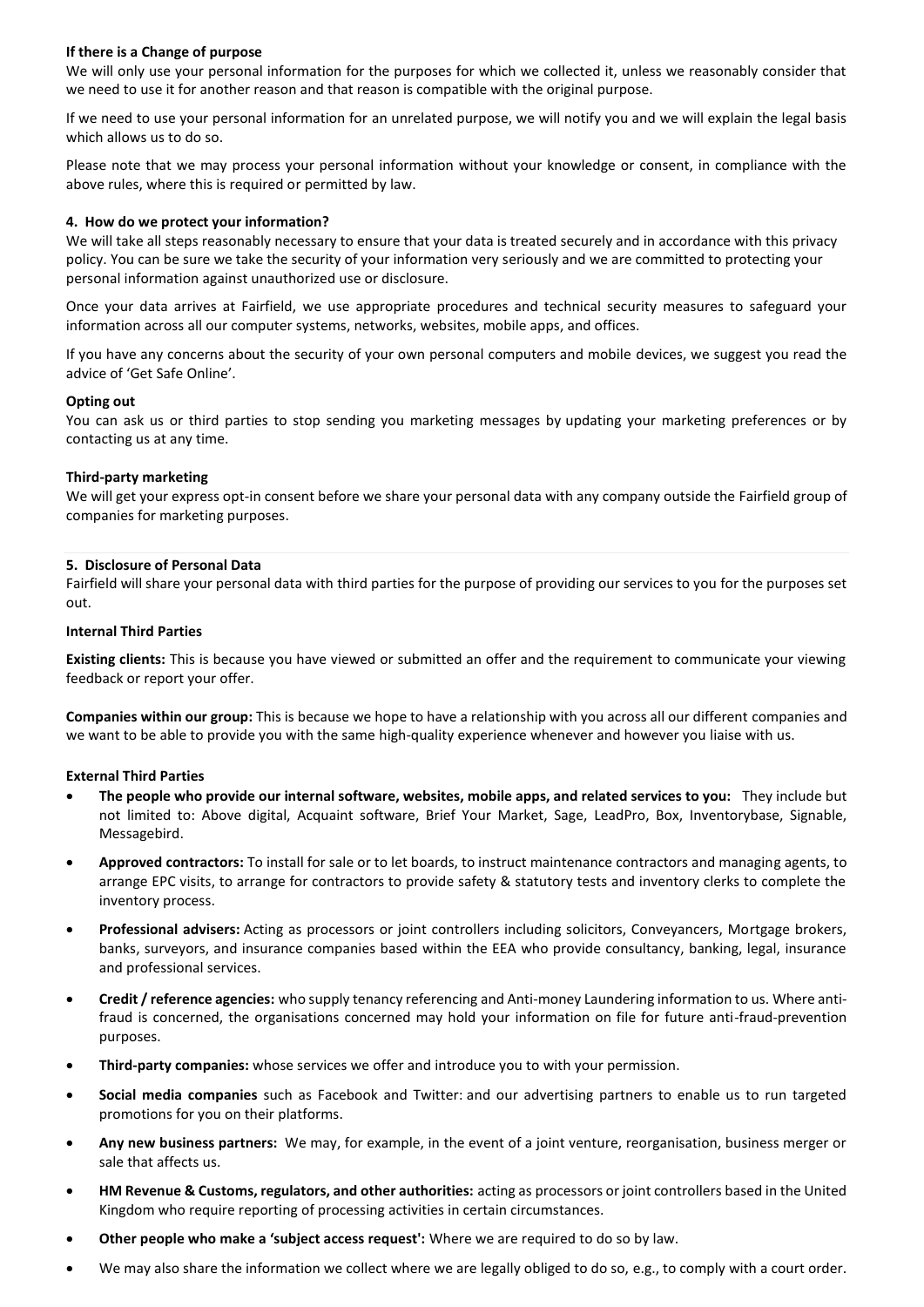#### **Social media, blogs, and reviews**

- **Any social media posts or comments you send to us:** that appear on the Fairfields Facebook page, for instance, will be shared under the terms of the relevant social media platform (e.g., Facebook or Twitter) on which they're written, and could be made public. Other people, not us, control these platforms. We're not responsible for this kind of sharing. Before you make any remarks or observations about anything, you should review the terms and conditions and privacy policies of the social media platforms you use. That way, you'll understand how they will use your information, what information relating to you they will place in the public domain, and how you can stop them from doing so if you're unhappy about it. It's worth remembering too that any blog, review, or other posts or comments you make about us, our products, and services on any of our blogs, reviews or user community services will be shared with all other members of that service and the public at large. You should take extra care to ensure that any comments you make on these services, and on social media in general are fit to be read by the public, and are not offensive, insulting, or defamatory. Ultimately, you are responsible for ensuring that any comments you make comply with any relevant policy on acceptable use of those services.
- **Mobile app platforms:** Our mobile apps run-on third-party software platforms, for example, Apple's iOS platform, which powers Apple's iPhone, and Google's Android platform, which powers Android-based smartphones. If you use any of our mobile apps, your usage of those apps is also subject to the relevant mobile app platform provider's terms and conditions and privacy policy. You should review their terms and conditions and privacy policy to ensure you understand what information (if any) they will gather on you, how they will use that information, and what you may be able to do if you are unhappy about it.
- **Third parties:** We may sell, transfer, or merge parts of our business or our assets. Alternatively, we may seek to acquire other businesses or merge with them. If a change happens to our business, then the new owners may use your personal data in the same way as set out in this privacy notice. We require all third parties to respect the security of your personal data and to treat it in accordance with the law.

We do not allow our third-party service providers to use your personal data for their own purposes and only permit them to process your personal data for specified purposes and in accordance with our instructions.

# **6. How long do we keep your information for?**

To make sure we meet our legal data protection and privacy obligations, we only hold on to your information for as long as we need it for the purposes, we acquired it for in the first place. In most cases, this means we will keep your information for as long as you continue to use our services, and for a period afterwards if you stop doing so just in case you begin using our services again.

After that we will either delete it or anonymise it so that it cannot be linked back to you. By law we must keep basic information about our customers (including Contact, Identity, Financial and Transaction Data) for six years after they cease being customers for tax purposes. In some circumstances you can ask us to delete your data, see 'Deleting your personal information' below.

# **7. How do you find out what information we hold about you?**

You have the right to obtain a copy of the personal data that we hold in relation to you. To view a copy free of charge, please write to:

Data Protection Officer Fairfield Estate Agents ltd 1 Station Approach, Watford WD19 7DT

Dataprotectionofficer@fairfieldestates.co.uk

We may need to request specific information from you to help us confirm your identity and ensure your right to access the information (or to exercise any of your other rights). Please ensure that you provide evidence of your identity, such as a copy of your passport when writing, so that we can be sure that the request is from the right person. This is another appropriate security measure to ensure that personal information is not disclosed to any person who has no right to receive it. We try to respond to all legitimate requests within one month.

# **Deleting your personal information**

You can request us to delete or anonymise all personal information relating to you. This is sometimes known as the right to be forgotten. Please forward any request to:

Data Protection Officer Fairfield estate Agents ltd 1 Station Approach, Watford WD19 7DT Dataprotectionofficer@fairfieldestates.co.uk

There may be circumstances where we are unable to delete some or all your personal information, for example due to our regulatory and legal obligations. In every case a response will be provided to you.